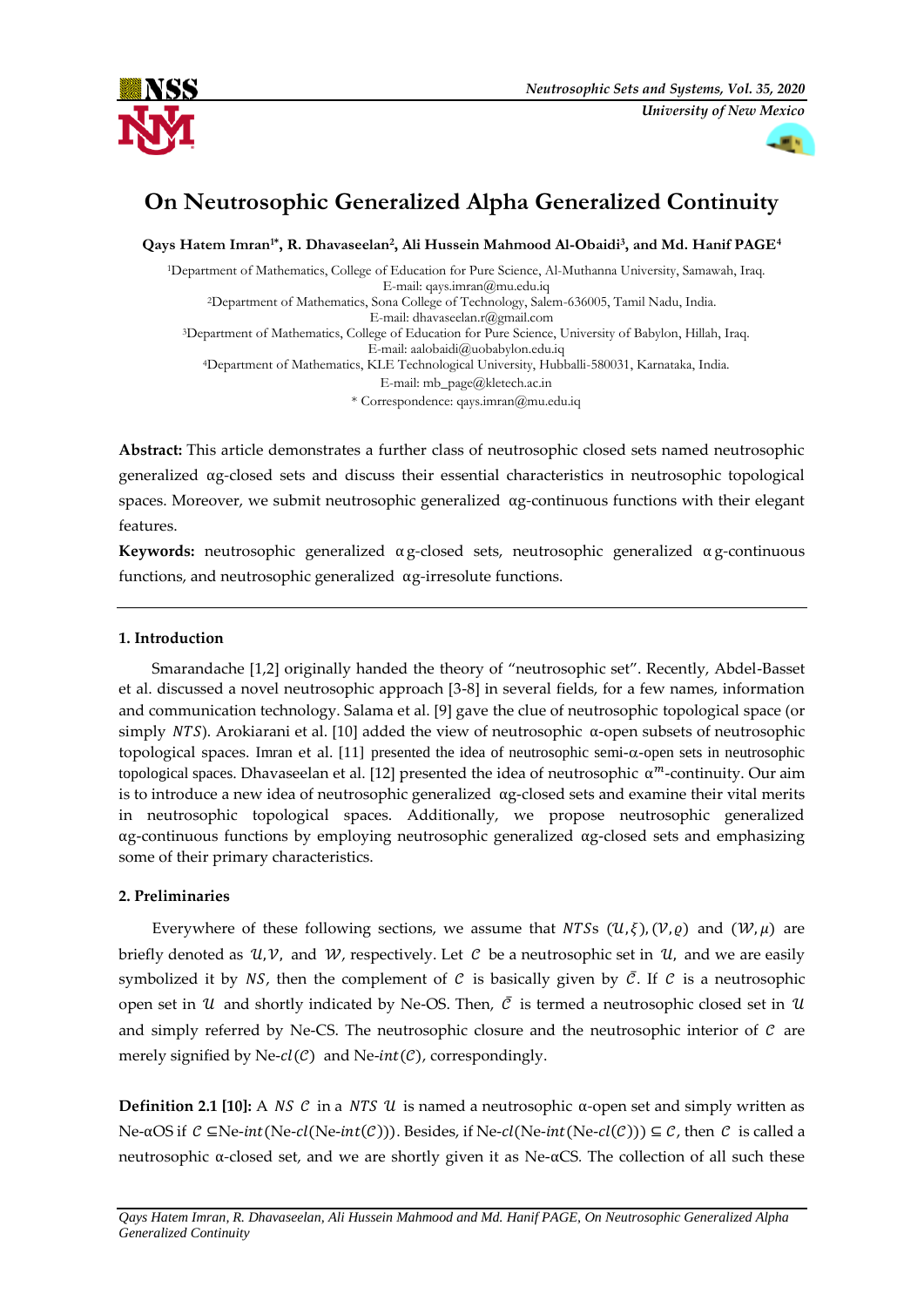Ne-αOSs (correspondently, Ne-αCSs) in *U* is referred to Ne-α0(*U*) (correspondently, Ne-αC(*U*)). The intersection of all Ne- $\alpha$ CSs that contain  $\mathcal C$  is called the neutrosophic  $\alpha$ -closure of  $\mathcal C$  in  $\mathcal U$  and represented by Ne- $\alpha cl(\mathcal{C})$ .

**Definition 2.2 [13]:** A  $NS$   $C$  in  $NTS$   $U$  is so-called a neutrosophic generalized closed set and denoted by Ne-gCS if for any Ne-OS M in U such that  $C \subseteq M$ , then Ne- $cl(C) \subseteq M$ . Moreover, its complement is named a neutrosophic generalized open set and referred to Ne-gOS.

**Definition 2.3 [14]:** A NS  $\mathcal{C}$  in NTS  $\mathcal{U}$  is so-called a neutrosophic  $\alpha$ g-closed set and indicated by Ne-αgCS if for any Ne-OS *M* in *U* such that  $\mathcal{C} \subseteq \mathcal{M}$ , then Ne-αcl( $\mathcal{C}$ ) ⊆ *M*. Furthermore, its complement is named a neutrosophic αg*-*open set and symbolized by Ne-αgOS.

**Definition 2.4 [15]:** A NS  $C$  in NTS  $U$  is so-called a neutrosophic gα-closed set and signified by Ne-gαCS if far any Ne-αOS M in U such that  $\mathcal{C} \subseteq \mathcal{M}$ , then Ne-αcl(C)  $\subseteq \mathcal{M}$ . Besides, its complement is named a neutrosophic gα*-*open set and briefly written as Ne-gαOS*.*

**Theorem 2.5 [10,13-15]:** For any  $NTS$   $U$ , the next declarations valid and but not vice versa: (i) for all Ne-OSs (correspondingly, Ne-CSs) are  $Ne- $\alpha$ OSs (correspondingly, Ne- $\alpha$ CSs).$ (ii) for all Ne-OSs (correspondingly, Ne-CSs) are Ne-gOSs (correspondingly, Ne-gCSs). (iii) for all Ne-gOSs (correspondingly, Ne-gCSs) are Ne-αgOSs (correspondingly, Ne-αgCSs). (iv) for all Ne-αOS (correspondingly, Ne-αCSs) are Ne-gαOSs (correspondingly, Ne-gαCSs). (v) for all Ne-gαOSs (correspondingly, Ne-gαCSs) are Ne-αgOSs (correspondingly, Ne-αgCSs).

**Definition 2.6:** Let  $(U, \xi)$  and  $(V, \varrho)$  be NTSs and  $\eta: (U, \xi) \to (V, \varrho)$  be a mapping, we have (i) if for each Ne-OS (correspondingly, Ne-CS)  $\mathcal K$  in  $\mathcal V$ ,  $\eta^{-1}(\mathcal K)$  is a Ne-OS (correspondingly, Ne-CS) in  $\mathcal{U}$ , then  $\eta$  is known as neutrosophic continuous and denoted by Ne-continuous. [16] (ii) if for each Ne-OS (correspondingly, Ne-CS)  $\mathcal K$  in  $\mathcal V$ ,  $\eta^{-1}(\mathcal K)$  is a Ne-αOS (correspondingly, Ne-αCS) in U, then  $\eta$  is known as neutrosophic α-continuous and referred to Ne-α-continuous. [10] (iii) if for each Ne-OS (correspondingly, Ne-CS)  $\mathcal K$  in  $\mathcal V$ ,  $\eta^{-1}(\mathcal K)$  is a Ne-gOS (correspondingly, Ne-gCS) in  $\mathcal U$ , then  $\eta$  is known as neutrosophic g-continuous and signified by Ne-g-continuous. [17]

**Remark 2.7 [17,10]:** Let  $\eta: (\mathcal{U}, \xi) \to (\mathcal{V}, \varrho)$  be a map, the next declarations valid and but not vice versa:

(i) For all Ne-continuous functions are Ne-α-continuous.

(ii) For all Ne-continuous functions are Ne-g-continuous.

**3. Neutrosophic Generalized g-Closed Sets**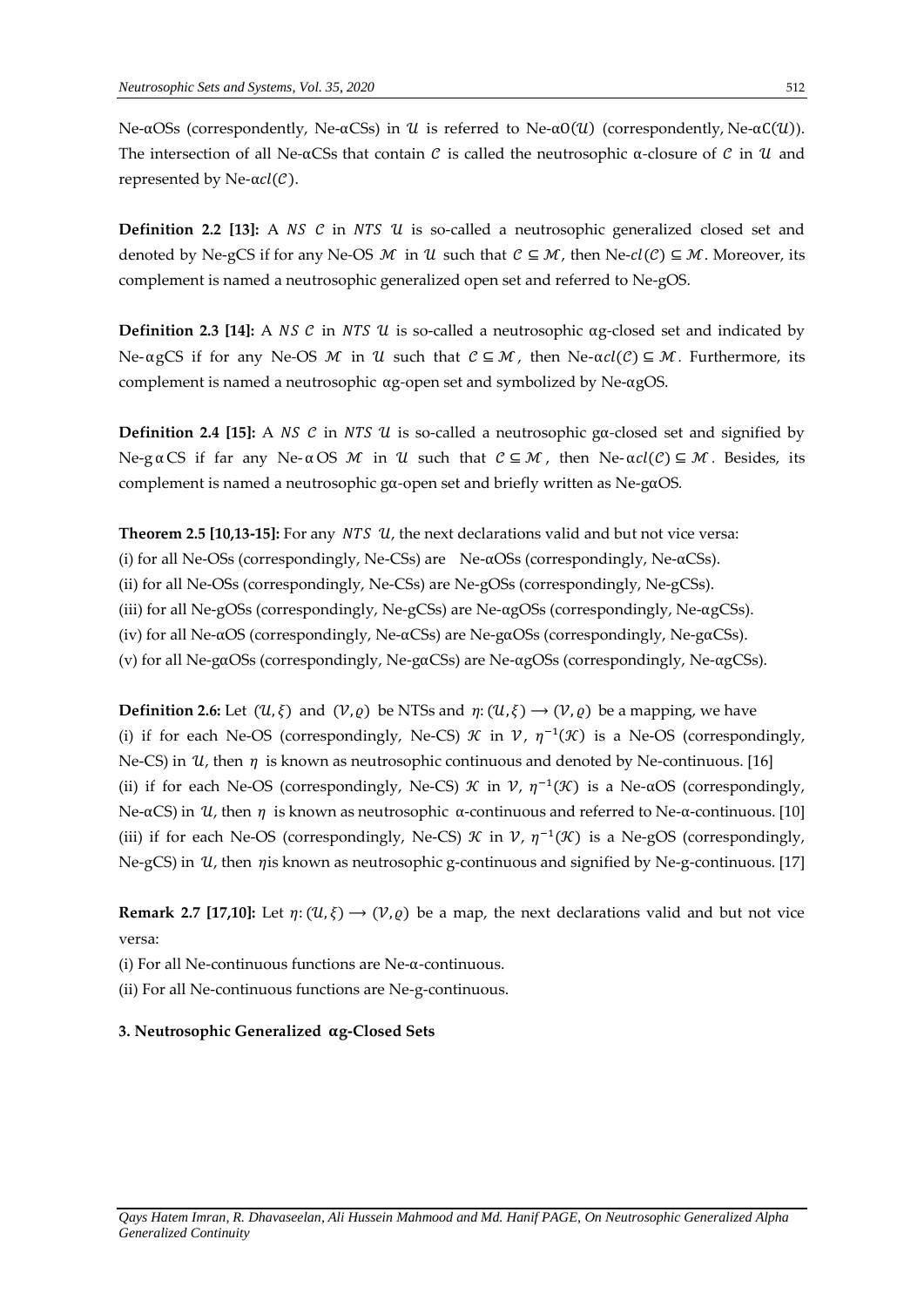The neutrosophic generalized  $\alpha$ g-closed sets and their features are studied and discussed in this part of the paper.

**Definition 3.1:** Let C be a NS in NTS U, then it called a neutrosophic generalized  $\alpha$ g-closed set and denoted by Ne-gagCS if for any Ne- $\alpha$ gOS M in U such that  $C \subseteq M$ , then Ne- $cl(C) \subseteq M$ .We indicated the collection of all Ne-gagCSs in  $NTS$  U by Ne-gagC(U).

**Definition 3.2:** Let C be a  $NS$  in TS  $U$ , then its neutrosophic gag-closure is the intersection of each Ne-gagCS in U including C, and we are shortly written it as Ne-gagcl(C). In other words,  $Ne\text{-}gagcl(\mathcal{C}) = \bigcap {\{\mathcal{D}: \mathcal{C} \subseteq \mathcal{D}, \mathcal{D} \text{ is a Ne-gagCS}\}}.$ 

**Theorem 3.3:** The subsequent declarations are valid in any  $TS$   $U$ :

*(*i) for all Ne-CSs are Ne-gαgCSs.

(ii) for all Ne-gαgCSs are Ne-gCSs.

(iii) for all Ne-gαgCSs are Ne-αgCSs.

(iv) for all Ne-gαgCSs are Ne-gαCSs.

#### **Proof:**

(i) Suppose a Ne-CS  $\mathcal C$  is in TS  $\mathcal U$ . For any Ne-αgOS  $\mathcal M$ , including  $\mathcal C$ , we have  $\mathcal M \supseteq \mathcal C =$ Ne- $cl(\mathcal C)$ . Therefore,  $\mathcal C$  stands a Ne-gagCS.

(ii) Suppose Ne-gagCS  $\mathcal C$  is in *TS U*. For any Ne-OS  $\mathcal M$ , including  $\mathcal C$ , we have theorem (2.5) states that M stands a Ne-αgOS in U. Because a Ne-gαgCS C satisfying this fact Ne-cl(C)  $\subseteq M$ . As a result,  $C$  considers a Ne-gCS.

(iii) Assume Ne-gagCS  $\mathcal C$  is in TS  $\mathcal U$ . For any Ne-OS  $\mathcal M$ , including  $\mathcal C$ , we have theorem (2.5) states that M remains a Ne-  $\alpha$  gOS in U. Subsequently, Ne-g  $\alpha$  gCS C satisfying this statement Ne-α $cl(C)$  ⊆Ne- $cl(C)$  ⊆ *M*. Therefore, *C* becomes a Ne-αgCS.

(iv) Assume Ne-gagCS C is in TS U. For any Ne- $\alpha$ OS M including C, we have theorem (2.5) states that M remains a Ne-  $\alpha$  gOS in U. Subsequently, Ne-g  $\alpha$  gCS C satisfying this statement Ne-α $cl(C)$  ⊆Ne- $cl(C)$  ⊆ *M*. Therefore, *C* considers a Ne-gαCS.

The opposite conditions for this previous theorem do not look accurate by the next obvious examples.

**Example 3.4:** Suppose  $\mathcal{U} = \{p, q\}$  and let  $\xi = \{0_N, A, B, 1_N\}$ , such that we have the sets  $A =$  $\langle u, (0.6,0.7), (0.1,0.1), (0.4,0.2) \rangle$  and  $\mathcal{B} = \langle u, (0.1,0.2), (0.1,0.1), (0.8,0.8) \rangle$ , so that  $(\mathcal{U}, \xi)$  is a NTS. However, the NS  $C = \langle u, (0.2, 0.2), (0.1, 0.1), (0.6, 0.7) \rangle$  is a Ne-gagCS but not a Ne-CS.

**Example 3.5:** Suppose  $\mathcal{U} = \{p, q, r\}$  and let  $\xi = \{0_N, A, B, 1_N\}$ , where such that we have the sets  $\mathcal{A} = \langle u, (0.5,0.5,0.4), (0.7,0.5,0.5), (0.4,0.5,0.5) \rangle$  and  $\mathcal{B} = \langle u, (0.3,0.4,0.4), (0.4,0.5,0.5), (0.3,0.4,0.6) \rangle$ , so that  $(U, \xi)$  is a NTS. However, the NS  $C = \langle u, (0.4, 0.6, 0.5), (0.4, 0.3, 0.5), (0.5, 0.6, 0.4) \rangle$  is a Ne-gCS but not a Ne-gαgCS.

**Example 3.6:** Suppose  $\mathcal{U} = \{p, q\}$  and let  $\xi = \{0_N, A, B, 1_N\}$ , where such that we have the sets  $A =$  $\langle u, (0.5,0.6), (0.3,0.2), (0.4,0.1) \rangle$  and  $B = \langle u, (0.4,0.4), (0.4,0.3), (0.5,0.4) \rangle$ , so that  $(U, \xi)$  is a NTS.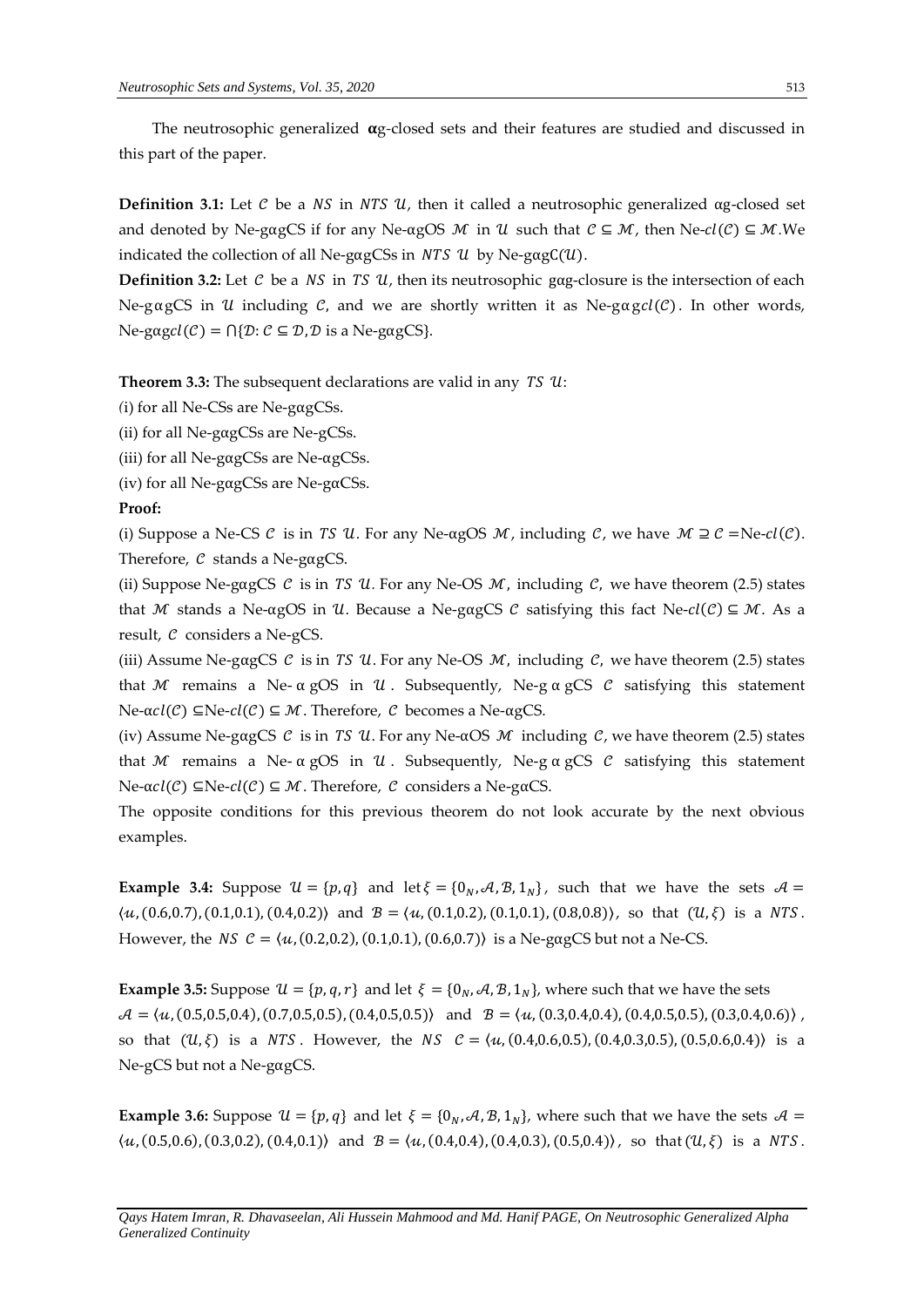However, the NS  $\mathcal{C} = \langle u, (0.5,0.4), (0.4,0.4), (0.4,0.5) \rangle$  is a Ne- $\alpha$ gCS and hence Ne-g $\alpha$ CS but not a Ne-gαgCS.

**Definition 3.7:** Let  $\mathcal C$  be any  $\mathcal NS$  in  $\mathcal TS$   $\mathcal U$ , then it is called a neutrosophic generalized  $\alpha$ g-open set and referred to by Ne-gagOS iff the set  $\mathcal{U} - \mathcal{C}$  is a Ne-gagCS. The collection of the whole Ne-gagOSs in  $NTS$  U indicated by Ne-gagO(U).

**Definition 3.8:** The union of the whole Ne-g $\alpha$ gOSs in NTS U included in NS C is termed neutrosophic gαg-interior of  $\mathcal C$  and symbolized by Ne-gagint( $\mathcal C$ ). In symbolic form, we have this thing Ne-gagint( $C$ ) =  $U\{D: C \supseteq D, D$  is a Ne-gagOS}.

**Proposition 3.9:** For any  $NS$   $M$  in  $TS$   $U$ , the subsequent features stand:

*(i)* Ne-gagint  $(M) = M$  iff  $M$  is a Ne-gagOS.

(ii) Ne-gagcl( $M$ ) =  $M$  iff  $M$  is a Ne-gagCS.

(iii) Ne-gagint( $M$ ) is the biggest Ne-gagOS included in  $M$ .

(iv) Ne-gagcl( $M$ ) is the littlest Ne-gagCS, including  $M$ .

Proof: the features (i-iv) are understandable.

**Proposition 3.10:** For any *NS M* in *TS U*, the subsequent features stand:

(i) Ne-gagint $(\overline{\mathcal{M}}) = \overline{(\text{Ne}-\text{gagcl}(\mathcal{M})))}$ , (ii) Ne-gagcl $(\bar{M}) = (Ne-gagint(M)).$ **Proof:**

(i) The proof will be evident by symbolic definition, Ne-gagcl( $\mathcal{M}$ ) =  $\bigcap \{\mathcal{D}: \mathcal{M} \subseteq \mathcal{D}, \mathcal{D} \text{ is a Ne-gagCS}\}\$ 

 $\overline{(Ne-gagcl(M))} = \bigcap {\overline{D}}$ :  $\overline{M} \subseteq \overline{D}$ ,  $\overline{D}$  is a Ne-gagCS} =  $\bigcup \{ \overline{\mathcal{D}} : \overline{\mathcal{M}} \subseteq \overline{\mathcal{D}}, \overline{\mathcal{D}} \text{ is a Ne-gagCS} \}$  $= U\{N: M \supseteq N, N$  is a Ne-gagOS} = Ne-gagint $(\bar{\mathcal{M}})$ .

(ii) This feature has undeniable proof analogous to feature (i).

**Theorem 3.11:** For any Ne-OS  $C$  in *TS*  $U$ , then this set is a Ne-gagOS. **Proof:** Suppose Ne-OS  $\mathcal C$  in TS  $\mathcal U$ , so we obtain that  $\overline{\mathcal C}$  is a Ne-CS. Therefore,  $\overline{\mathcal C}$  is a Ne-gagCS via the previous theorem (3.3), part (i). Consequently,  $\mathcal C$  is a Ne-gagOS.

**Theorem 3.12:** For any Ne-gagOS  $C$  in *TS*  $U$ , then this set is a Ne-gOS. **Proof:** Suppose Ne-gagOS  $\mathcal C$  in TS  $\mathcal U$ , so we obtain that  $\overline{\mathcal C}$  is a Ne-gagCS. Therefore,  $\overline{\mathcal C}$  is a Ne-gCS via the previous theorem (3.3), part (ii). Consequently,  $\mathcal C$  is a Ne-gOS.

**Lemma 3.13:** For any Ne-gαgOS  $\mathcal{C}$  in *TS U*, then this set is Ne-αgOS (correspondingly, Ne-gαOS). **Proof:** The proof of this lemma is similar to one of the previous theorem.

**Proposition 3.14:** For any two Ne-gagCSs  $\mathcal{C}$  and  $\mathcal{D}$  in *TS U*, then the set  $\mathcal{C} \cup \mathcal{D}$  is a Ne-gagCS.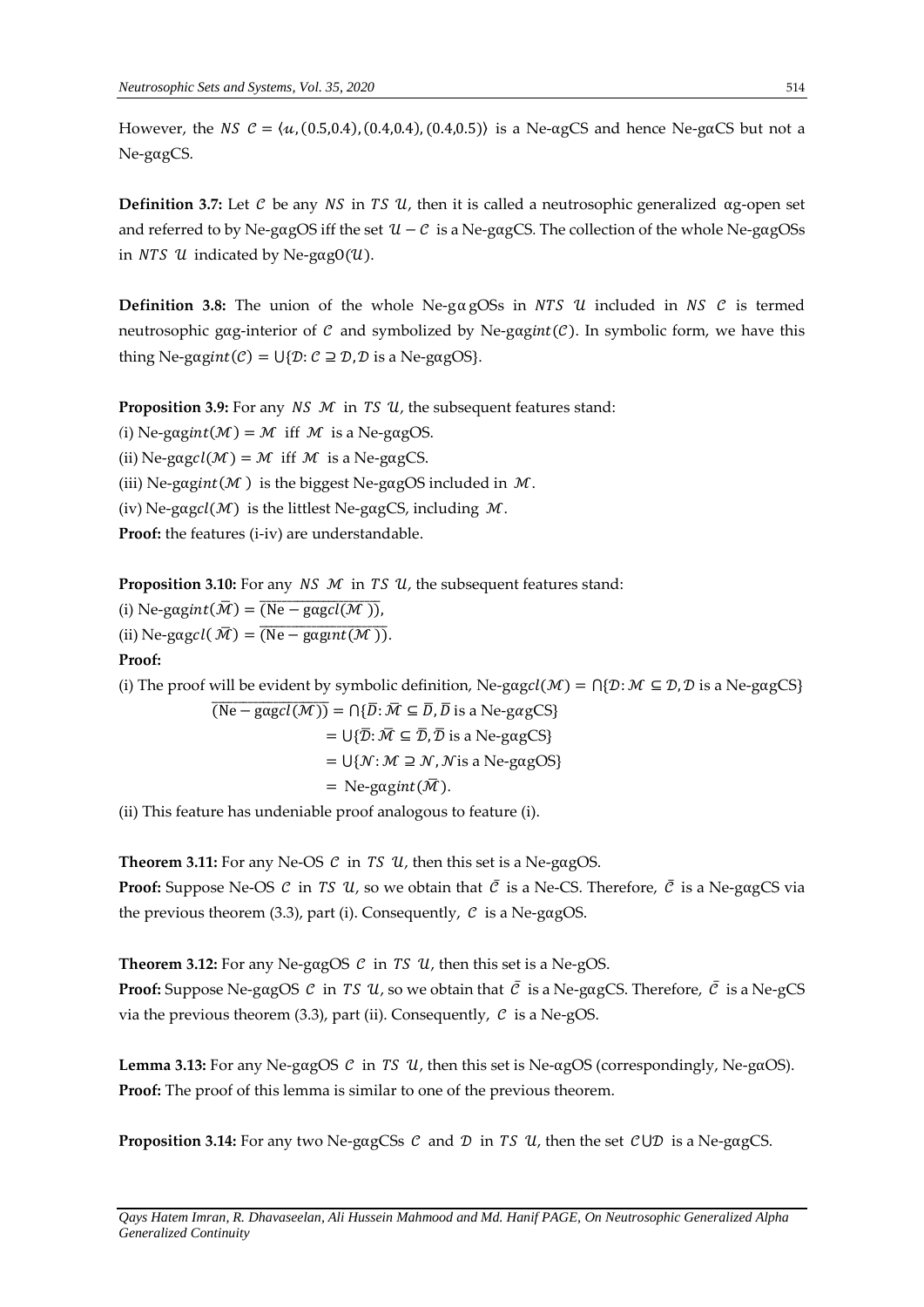**Proof:** Suppose any two Ne-gagCSs  $\mathcal{C}$  and  $\mathcal{D}$  in *NTS U* and  $\mathcal{M}$  is a Ne-agOS, including  $\mathcal{C}$  and D. In other words, we have  $C \cup D \subseteq M$ . So,  $C, D \subseteq M$ . Because C and D are Ne-gagCSs, we get that  $Ne\text{-}cl(\mathcal{C})$ ,  $Ne\text{-}cl(\mathcal{D}) \subseteq \mathcal{M}$ . Therefore,  $Ne\text{-}cl(\mathcal{C} \cup \mathcal{D}) = Ne\text{-}cl(\mathcal{C}) \cup Ne\text{-}cl(\mathcal{D}) \subseteq \mathcal{M}$ . Then  $Ne\text{-}cl(\mathcal{C} \cup \mathcal{D}) \subseteq$  $M$ . Thus,  $\mathcal{C} \cup \mathcal{D}$  stands a Ne-gagCS.

**Proposition 3.15:** For any two Ne-gagOSs  $C$  and  $D$  in *TS U*, then the set  $C \cap D$  is a Ne-gagOS. **Proof:** Suppose any two Ne-gagOSs C and D in TS U. Subsequently, we have that  $\bar{C}$  and  $\bar{D}$  are Ne-gagCSs. So, we reach to this fact  $\bar{\mathcal{C}}\cup\bar{\mathcal{D}}$  is a Ne-gagCS by proposition (3.14). Because  $\bar{\mathcal{C}}\cup\bar{\mathcal{D}}$  =  $\overline{\text{(\mathcal{C}\cap\mathcal{D})}}$ , we obtain to our final result  $\mathcal{C}\cap\mathcal{D}$  is a Ne-gagOS.

**Proposition 3.16:** Let Ne-gagCS  $\mathcal{C}$  be in TS  $\mathcal{U}$ , then Ne- $cl(\mathcal{C})-\mathcal{C}$  does not include non-empty  $Ne-CS$  in  $11$ .

**Proof:** Assume we have Ne-gagCS  $C$  and Ne-CS  $\mathcal{F}$  in NTS  $\mathcal{U}$  so as  $\mathcal{F} \subseteq$  Ne- $cl(C) - C$ . Because  $C$ stands a Ne-g α gCS, this gives us the fact Ne- $cl(C) \subseteq \overline{F}$ . The latter means  $\mathcal{F} \subseteq \overline{Ne-cl(C)}$ . Subsequently, we arrive to  $\mathcal{F} \subseteq$  Ne- $cl(\mathcal{C}) \cap (\overline{Ne - cl(\mathcal{C})}) = 0_N$ . Therefore,  $\mathcal{F} = 0_N$  and so, we reach to our final result Ne- $cl(C) - C$  does not include non-empty Ne-CS.

**Proposition 3.17:** Let Ne-gagCS  $\mathcal{C}$  be in NTS  $\mathcal{U}$  iff Ne- $cl(\mathcal{C})-\mathcal{C}$  does not include non-empty  $Ne-αgCS$  in  $U$ .

**Proof:** Assume we have Ne-gagCS  $C$  and Ne-agCS  $G$  in NTS  $U$  so as  $G \subseteq$  Ne- $cl(C) - C$ . Because C considers a Ne-gagCS, this gives us the fact Ne- $cl(C) \subseteq \overline{G}$ . The latter means  $G \subseteq \overline{Ne-cl(C)}$ . Subsequently, we arrive to  $G \subseteq$  Ne- $cl(C) \cap (\overline{Ne - cl(C)}) = 0_N$ . Therefore, G is empty.

On The Other Hand, let us assume that Ne- $cl(C) - C$  does not include non-empty Ne-αgCS in U. Suppose M is Ne-αgOS so as  $C \subseteq M$ . If we have this truth Ne- $cl(C) \subseteq M$  but then we get this fact  $Ne\text{-}cl(\mathcal{C})\cap(\bar{\mathcal{M}})$  is non-empty. Meanwhile, we know that Ne-cl( $\mathcal{C}$ ) is Ne-CS and at the same time, we have  $\overline{M}$  is Ne-αgCS, so Ne- $cl(C)\bigcap(\overline{M})$  is non-empty Ne-αgCS included Ne- $cl(C) - C$ . This leads us to a contradiction. Consequently Ne- $cl(C) \nsubseteq M$ . Therefore, C considers a Ne-gagCS.

**Theorem 3.18:** Let Ne-αgOS and Ne-gagCS  $C$  be in TS  $U$ , then  $C$  considers a Ne-CS in  $U$ .

**Proof:** Assume we have Ne-αgOS and Ne-gαgCS  $C$  is in TS  $U_t$ , so we get that Ne- $cl(C) \subseteq C$  and subsequently, we reach to  $C \subseteq Ne\text{-}cl(C)$ . Consequently, Ne- $cl(C) = C$ . Therefore, C stands a Ne-CS.

**Theorem 3.19:** Let Ne-gagCS  $C$  be in *NTS U* so as  $C \subseteq D \subseteq$  Ne-cl( $C$ ), but then again  $D$  considers a Ne-gαgCS in  $u$ .

**Proof:** Assume we have Ne-gαgCS C and Ne-αgOS M are in NTS U so as  $\mathcal{D} \subseteq \mathcal{M}$ . Later,  $\mathcal{C} \subseteq \mathcal{M}$ . Subsequently, C stands a Ne-gαgCS; this fact pursues Ne- $cl(C) \subseteq M$ . So,  $D \subseteq Ne-cl(C)$  infers Ne-  $cl(D)$  ⊆ Ne-  $cl(Ne$ -  $cl(C)$ ) = Ne-  $cl(C)$ . Consequently, Ne-  $cl(D)$  ⊆ M. Therefore, D exists a Ne-gαgCS.

**Theorem 3.20:** Let Ne-gagOS C be in *NTS U* so as Ne- $int(C) \subseteq D \subseteq C$ , but then again D considers a Ne-gagOS in  $u$ .

*Qays Hatem Imran, R. Dhavaseelan, Ali Hussein Mahmood and Md. Hanif PAGE, On Neutrosophic Generalized Alpha Generalized Continuity*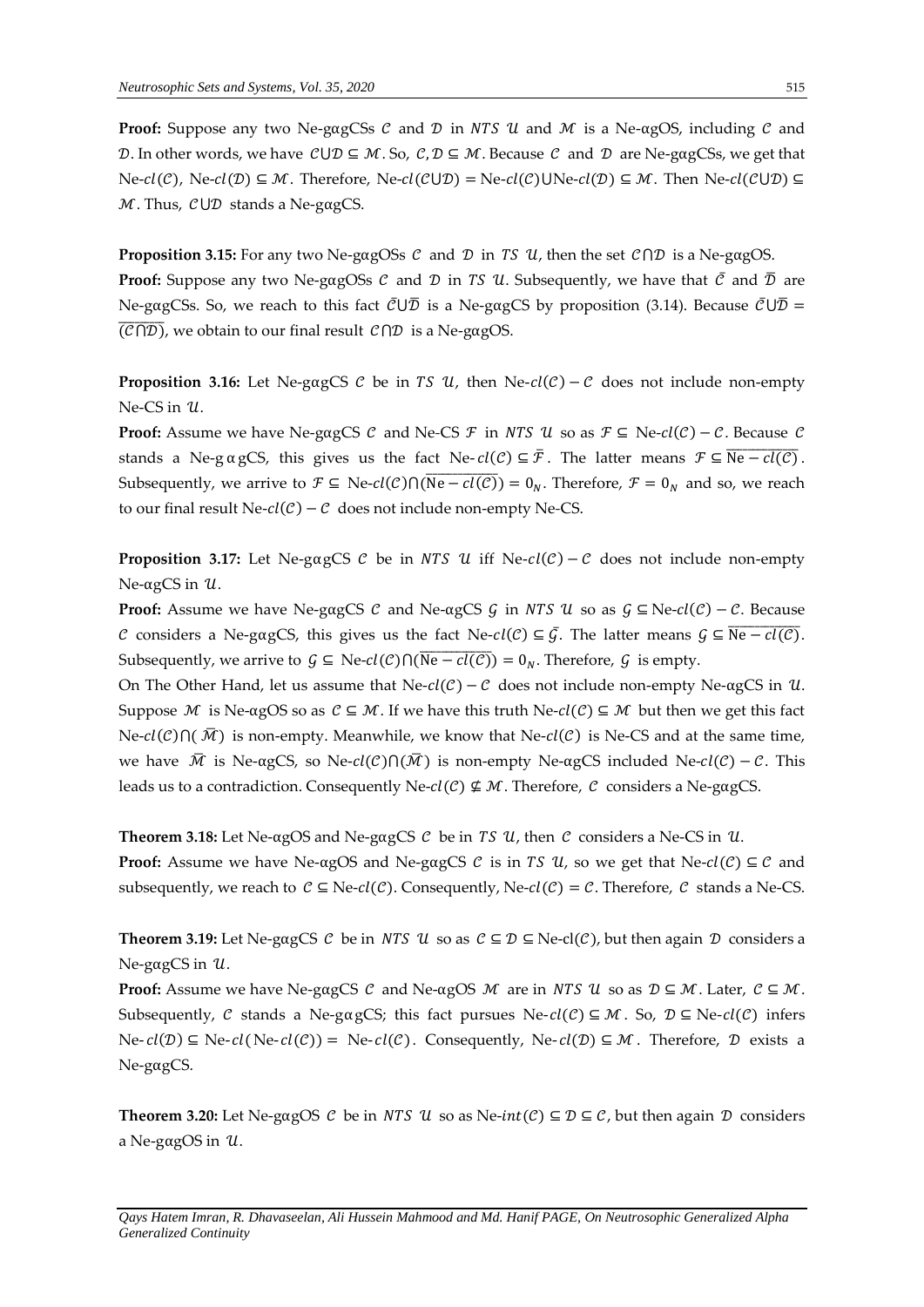**Proof:** Assume we have Ne-gagOS  $C$  is in NTS  $U$  so as Ne- $int(C) \subseteq D \subseteq C$ . After that,  $U -$ C stands a Ne-gagCS as well as  $\bar{C} \subseteq \bar{D} \subseteq$  Ne-cl( $\bar{C}$ ). But then again, we depend on theorem (3.19) to get  $\mathcal{U} - \mathcal{D}$  is a Ne-gαgCS. Therefore,  $\mathcal{D}$  exists a Ne-gagOS.

**Theorem 3.21:** A *NS C* is Ne-gagOS iff  $P \subseteq Ne-int(C)$  so as  $P \subseteq C$  and  $P$  considers a Ne-gagCS. **Proof:** Assume we have that Ne-gagCS  $\mathcal{P}$  satisfying  $\mathcal{P} \subseteq \mathcal{C}$  and  $\mathcal{P} \subseteq$  Ne-int(C). Afterward,  $\overline{\mathcal{C}} \subseteq$  $\bar{P}$  and we have by lemma (3.13),  $\bar{P}$  remains a Ne-αgOS. Accordingly, Ne-*cl*( $\bar{C}$ ) =  $\overline{Ne - int(C)}$  ⊆  $\bar{P}$ . Subsequently,  $\bar{C}$  stands a Ne-gagCS. Therefore,  $C$  stands a Ne-gagOS.

On the contrary, we assume Ne-gagOS  $\mathcal C$  and Ne-gagCS  $\mathcal P$  is so as  $\mathcal P \subseteq \mathcal C$ . Subsequently,  $\overline{\mathcal C} \subseteq \overline{\mathcal P}$ . While  $\bar{C}$  exists a Ne-gagCS and  $\bar{P}$  remains a Ne-agOS, we reach to that Ne- $cl(\bar{C}) \subseteq \bar{P}$ . Therefore,  $P \subseteq$  Ne-int(C).





#### **4. Neutrosophic Generalized g-Continuous Functions**

In this part of this paper, the neutrosophic generalized  $\alpha$ *g*-continuous functions are performed and examined their fundamental features.

**Definition 4.1:** Let  $\eta: (U, \xi) \to (V, \varrho)$  be a map so as  $U$  and  $V$  are NTSs, then: (i)  $\eta$  is named a neutrosophic  $\alpha$ g-continuous and signified by Ne- $\alpha$ g-continuous if for every Ne-OS (correspondingly, Ne-CS)  $\mathcal K$  in  $\mathcal V$ ,  $\eta^{-1}(\mathcal K)$  is a Ne-αgOS (correspondingly, Ne-αgCS) in  $\mathcal U$ . (ii)  $\eta$  is named a neutrosophic gα-continuous and signified by Ne-gα-continuous if for every Ne-OS (correspondingly, Ne-CS)  $\mathcal K$  in  $\mathcal V$ ,  $\eta^{-1}(\mathcal K)$  is a Ne-gαOS (correspondingly, Ne-gαCS) in  $\mathcal U$ .

**Theorem 4.2:** Let  $\eta$  be a function on *NTS U* and valued in *TS V*. So, we have the following:

(i) all Ne-g-continuous functions are Ne-αg-continuous.

(ii) all Ne-α-continuous functions are Ne-gα-continuous.

(iii) all Ne-gα-continuous functions are Ne-αg-continuous.

### **Proof:**

(i) Let Ne-CS  $\mathcal K$  be in NTS  $\mathcal V$  and Ne-g-continuous function  $\eta$  defined on NTS  $\mathcal U$  and valued in TS V. By definition of Ne-g-continuous,  $\eta^{-1}(\mathcal{K})$  remains a Ne-gCS in U. So, we have  $\eta^{-1}(\mathcal{K})$  is a Ne-αgCS in *U* because of theorem (2.5) part (iii). As a result,  $η$  stands a Ne-αg-continuous.

*Qays Hatem Imran, R. Dhavaseelan, Ali Hussein Mahmood and Md. Hanif PAGE, On Neutrosophic Generalized Alpha Generalized Continuity*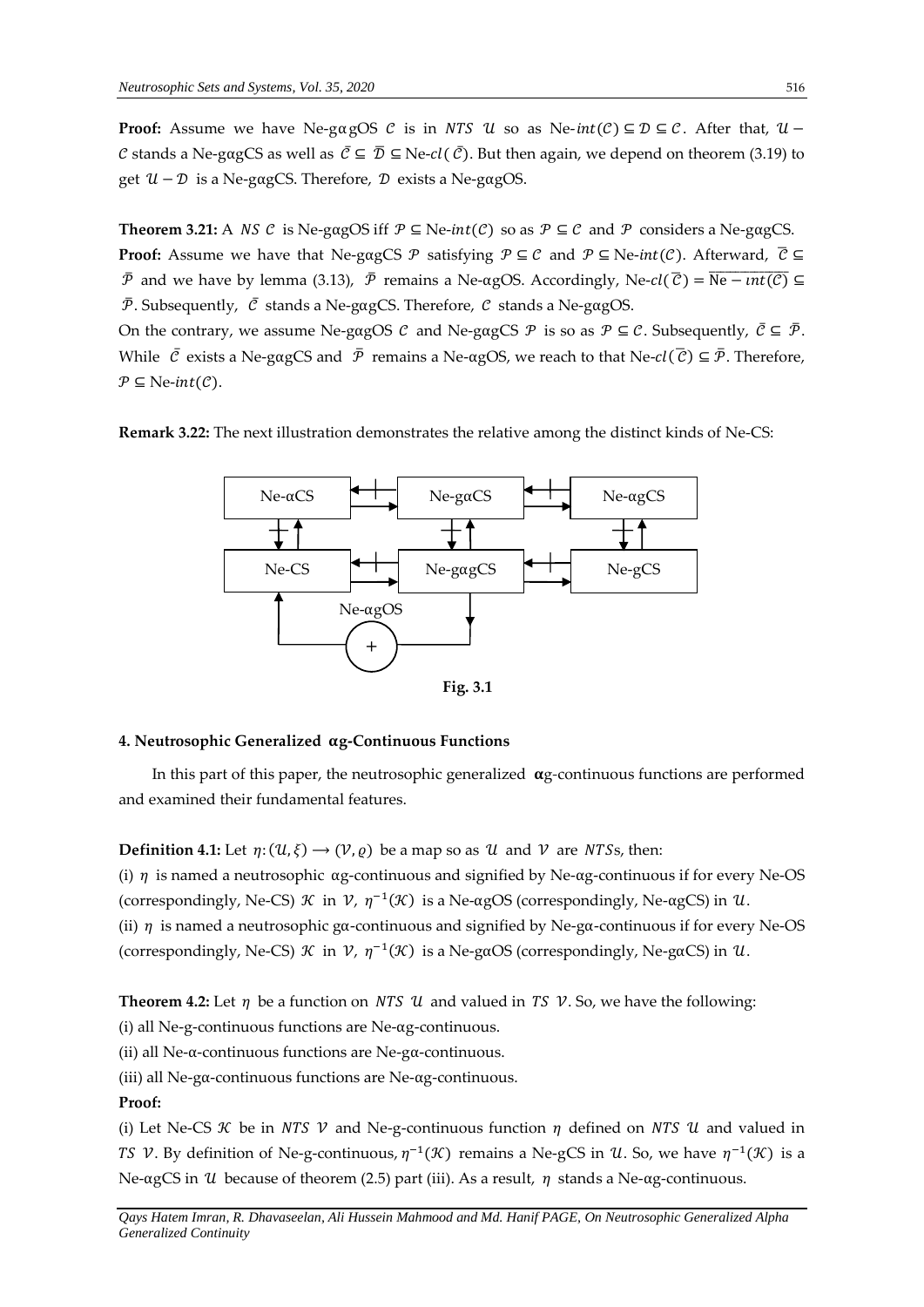(ii) Let Ne-CS *K* be in *NTS V* and Ne- $\alpha$ -continuous function  $\eta$  defined on *NTS U* and valued in *NTS V*. By definition of Ne-α-continuous,  $η^{-1}(K)$  remains a Ne-αCS in U. So, we have  $η^{-1}(K)$  is a Ne-gaCS in U because of theorem (2.5) part (iv). As a result,  $\eta$  stands a Ne-ga-continuous.

(iii) Let Ne-CS  $\mathcal K$  be in *NTS V* and Ne-gα-continuous function  $\eta$  defined on *NTS U* and valued in TS V. So, we have  $\eta^{-1}(\mathcal{K})$  is a Ne-gaCS and then  $\eta^{-1}(\mathcal{K})$  is a Ne-agCS in U because of theorem (2.5) part (v). Therefore,  $\eta$  stands a Ne-αg-continuous.

The reverse of the beyond proposition does not become valid as shown in the next examples.

**Example 4.3:** (i) Assume  $\mathcal{U} = \{p, q\}$  and  $\xi = \{0_N, \mathcal{A}, \mathcal{B}, 1_N\}$  and  $\rho = \{0_N, \mathcal{B}, \mathcal{C}, 1_N\}$ , where  $\mathcal{A} =$  $\langle u, (0.6, 0.7), (0.4, 0.3), (0.5, 0.2) \rangle$  ,  $B = \langle u, (0.5, 0.5), (0.5, 0.4), (0.6, 0.5) \rangle$  and  $C =$  $\langle u, (0.5, 0.5), (0.6, 0.4), (0.7, 0.5) \rangle$  are the neutrosophic sets, then  $(\mathcal{U}, \xi)$  and  $(\mathcal{U}, \varrho)$  are NTSs. Define  $\eta: (U, \xi) \to (U, \rho)$  as a  $\eta(\rho) = q$  and  $\eta(q) = p$ . Then  $\eta$  is Ne-  $\alpha$  g- continuous. But  $\overline{C} =$  $\langle u, (0.7, 0.5), (0.6, 0.4), (0.5, 0.5) \rangle$  is a Ne-CS in  $(\mathcal{U}, \varrho), \eta^{-1}(\bar{\mathcal{C}})$  is not a Ne-gCS in  $(\mathcal{U}, \xi)$ . Thus  $\eta$  is not a Ne-g-continuous.

(ii) Let  $\mathcal{U} = \{p, q\}$  and let  $\xi = \{0_N, \mathcal{A}, \mathcal{B}, 1_N\}$  and  $\rho = \{0_N, \mathcal{B}, \mathcal{C}, 1_N\}$ , where  $\mathcal{A} =$  $\langle u, (0.6, 0.7), (0.4, 0.3), (0.5, 0.2) \rangle$  ,  $B = \langle u, (0.5, 0.5), (0.5, 0.4), (0.6, 0.5) \rangle$  and  $C =$  $\langle u, (0.5, 0.5), (0.5, 0.5), (0.4, 0.5) \rangle$  are the neutrosophic sets, then  $(\mathcal{U}, \xi)$  and  $(\mathcal{U}, \varrho)$  are NTSs. Define  $\eta: (U, \xi) \to (U, \rho)$  as a  $\eta(p) = p$  and  $\eta(q) = q$ . Then  $\eta$  is Ne-g  $\alpha$  - continuous. But  $\overline{C} =$  $\langle u, (0.4, 0.5), (0.5, 0.5), (0.5, 0.5) \rangle$  is a Ne-CS in  $(\mathcal{U}, \rho), \eta^{-1}(\bar{\mathcal{C}})$  is not a Ne- $\alpha$ CS in  $(\mathcal{U}, \xi)$ . Thus  $\eta$  is not a Ne-α-continuous.

(iii) Let  $\mathcal{U} = \{p, q\}$  and let  $\xi = \{0_N, \mathcal{A}, \mathcal{B}, 1_N\}$  and  $\rho = \{0_N, \mathcal{B}, \mathcal{C}, 1_N\}$ , where  $\mathcal{A} =$  $\langle u, (0.6, 0.7), (0.4, 0.3), (0.5, 0.2) \rangle$  ,  $B = \langle u, (0.5, 0.5), (0.5, 0.4), (0.6, 0.5) \rangle$  and  $C =$  $\langle u, (0.5, 0.5), (0.6, 0.4), (0.7, 0.5) \rangle$  are the neutrosophic sets, then  $(\mathcal{U}, \xi)$  and  $(\mathcal{U}, \varrho)$  are NTSs. Define  $\eta: (U, \xi) \to (U, \rho)$  as a  $\eta(\rho) = q$  and  $\eta(q) = p$ . Then  $\eta$  is Ne-  $\alpha$  g- continuous. But  $\overline{C} =$  $\langle u, (0.5, 0.5), (0.5, 0.5), (0.6, 0.4) \rangle$  is a Ne-CS in  $(\mathcal{U}, \varrho), \eta^{-1}(\bar{\mathcal{C}})$  is not a Ne-gaCS in  $(\mathcal{U}, \xi)$ . Thus  $\eta$  is not a Ne-gα-continuous.

**Definition 4.4:** Let  $\eta$  be a function on NTS U and valued in TS V. Then, we named  $\eta$  as neutrosophic generalized αg-continuous and shortly wrote it as Ne-gαg-continuous if for each Ne-CS  $\mathcal K$  in  $\mathcal V$ ,  $\eta^{-1}(\mathcal K)$  is a Ne-gagCS in  $\mathcal U$ .

**Theorem 4.5:** Let  $\eta$  be a function on NTS U and valued in TS V. Afterward,  $\eta$  remains a Ne-gag-continuous function iff for each Ne-OS  $\mathcal K$  in  $\mathcal V$ ,  $\eta^{-1}(\mathcal K)$  is a Ne-gagOS in  $\mathcal U$ . **Proof:** Let Ne-OS *K* and Ne-CS  $\bar{\mathcal{K}}$  are in *V*. Therefore,  $\eta^{-1}(\bar{\mathcal{K}}) = (\overline{\eta^{-1}(\mathcal{K})})$  remains a Ne-gagCS in U. Consequently,  $\eta^{-1}(\mathcal{K})$  exists a Ne-gαgOS in U. The reverse proof is evident.

**Proposition 4.6:** For all Ne-gαg-continuous functions are Ne-αg-continuous.

**Proof:** Let Ne-CS  $\mathcal K$  be in NTS  $\mathcal V$  and Ne-gag-continuous function  $\eta$  defined on NTS  $\mathcal U$  and valued in TS V. By definition of Ne-gαg-continuous function,  $η^{-1}(X)$  stands a Ne-gαgCS in U. So, we have  $η^{-1}(K)$  remains a Ne-αgCS in U because of theorem (3.3) part (iii). As a result, η exists a Ne-αg-continuous.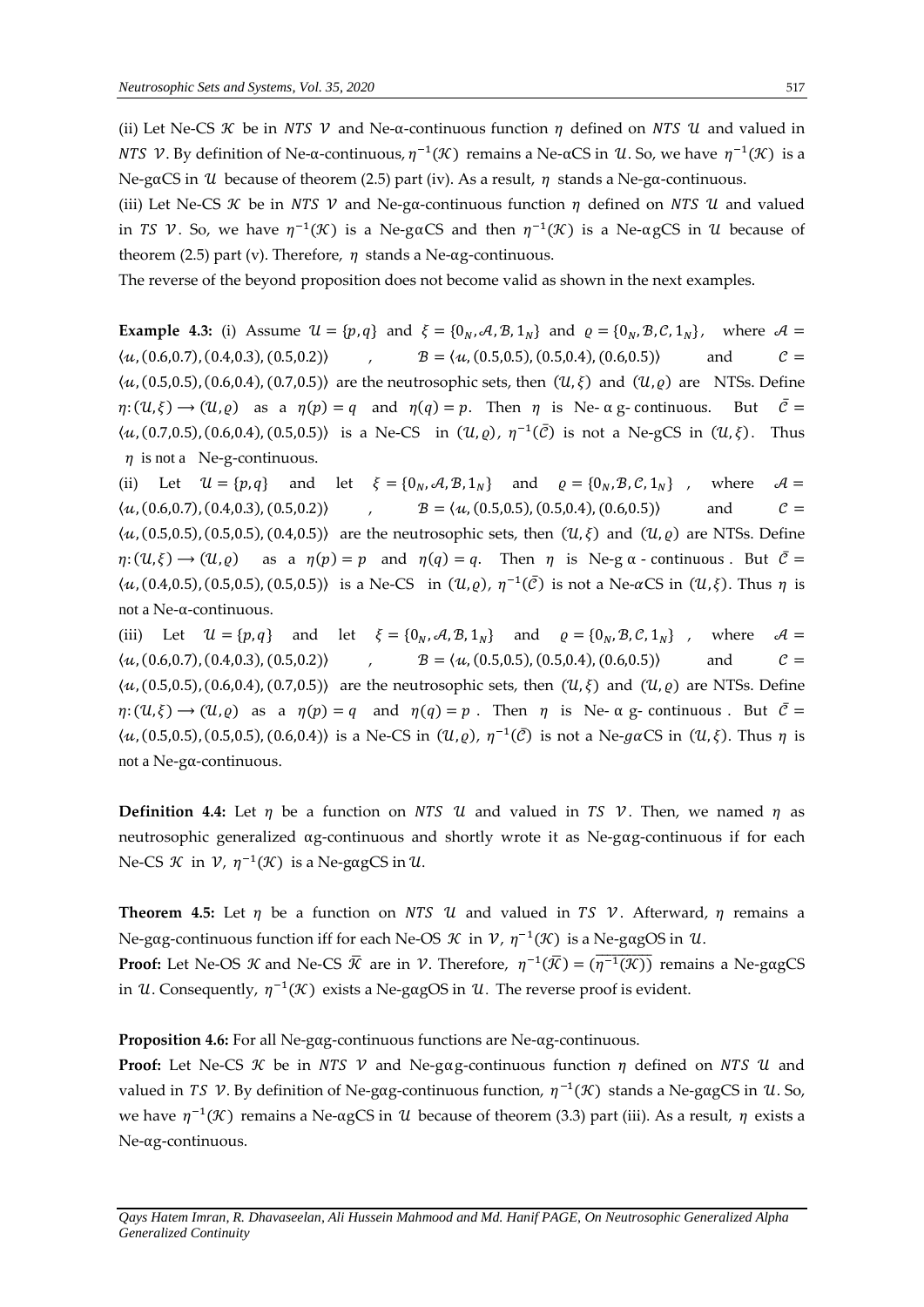**Proposition 4.7:** For all Ne-gαg-continuous functions are Ne-gα-continuous.

**Proof:** Let Ne-CS  $\mathcal{K}$  be in *NTS V* and Ne-gag-continuous function  $\eta$  defined on *NTS U* and valued in TS V. By definition of Ne-gag-continuous function,  $\eta^{-1}(\mathcal{K})$  stands a Ne-gagCS in U. So, we have  $η^{-1}(\mathcal{K})$  remains a Ne-gαCS in  $\mathcal U$  because of theorem (3.3) part (iv). As a result,  $η$ exists a Ne-gα-continuous.

The reverse of the beyond proposition does not become valid as shown in the next examples.

**Example 4.8:** Let  $\mathcal{U} = \{p, q\}$  and let  $\xi = \{0_N, \mathcal{A}, \mathcal{B}, 1_N\}$  and  $\rho = \{0_N, \mathcal{C}, 1_N\}$ , where  $\mathcal{A} =$  $\langle u, (0.5,0.6), (0.3,0.2), (0.4,0.1) \rangle$  ,  $B = \langle u, (0.4,0.4), (0.4,0.3), (0.5,0.4) \rangle$  and  $C =$  $\langle u, (0.5,0.4), (0.4,0.4), (0.4,0.5) \rangle$  are the neutrosophic sets, then  $(\mathcal{U}, \xi)$  and  $(\mathcal{U}, \varrho)$  are NTSs. Define  $\eta: (u, \xi) \to (u, \varrho)$  as a  $\eta(p) = q$  and  $\eta(q) = p$ . Then  $\eta$  is Ne-  $\alpha$  g- continuous. But  $\mathcal{C} =$  $\langle u, (0.4, 0.5), (0.4, 0.4), (0.5, 0.4) \rangle$  is a Ne-CS in  $(\mathcal{U}, \varrho), \eta^{-1}(\bar{\mathcal{C}})$  is a Ne-agCS but not a Ne-gagCS in ( $\mathcal{U}, \xi$ ). Thus  $\eta$  is not a Ne-gag-continuous.

**Example 4.9:** Let  $\mathcal{U} = \{p, q\}$  and let  $\xi = \{0_N, \mathcal{A}, \mathcal{B}, 1_N\}$  and  $\rho = \{0_N, \mathcal{C}, 1_N\}$ , where  $\mathcal{A} =$  $\langle u, (0.5,0.6), (0.3,0.2), (0.4,0.1) \rangle$  ,  $B = \langle u, (0.4,0.4), (0.4,0.3), (0.5,0.4) \rangle$  and  $C =$  $\langle u, (0.5,0.4), (0.4,0.4), (0.4,0.5) \rangle$  are the neutrosophic sets, then  $(\mathcal{U}, \xi)$  and  $(\mathcal{U}, \varrho)$  are NTSs. Define  $\eta: (u, \xi) \to (u, \varrho)$  as a  $\eta(p) = q$  and  $\eta(q) = p$ . Then  $\eta$  is Ne-g  $\alpha$  - continuous. But  $\mathcal{C} =$  $\langle u, (0.4, 0.5), (0.4, 0.4), (0.5, 0.4) \rangle$  is a Ne-CS in  $(\mathcal{U}, \varrho), \eta^{-1}(\bar{\mathcal{C}})$  is a Ne-gaCS but not a Ne-gagCS in ( $\mathcal{U}, \xi$ ). Thus  $\eta$  is not a Ne-gag-continuous.

**Definition 4.10:** Let  $\eta$  be a function on *NTS U* and valued in *TS V*. Then, we named  $\eta$  as neutrosophic generalized αg-irresolute and shortly wrote it as Ne-gα g-irresolute if for each Ne-gαgCS  $\mathcal K$  in  $\mathcal V$ ,  $\eta^{-1}(\mathcal K)$  is a Ne-gαgCS in  $\mathcal U$ .

**Theorem 4.11:** Let  $\eta$  be a function on *NTS U* and valued in *TS V*. Afterward,  $\eta$  remains a Ne-gαg-irresolute function iff for each Ne-gαgOS  $\mathcal K$  in  $\mathcal V$ ,  $\eta^{-1}(\mathcal K)$  is a Ne-gαgOS in  $\mathcal U$ . **Proof:** Let Ne-gagOS K and Ne-gagCS  $\bar{\mathcal{K}}$  are in V. Therefore,  $\eta^{-1}(\bar{\mathcal{K}}) = (\overline{\eta^{-1}(\mathcal{K})})$  remains a

Ne-gagCS in U. Consequently,  $\eta^{-1}(\mathcal{K})$  exists a Ne-gagOS in U. The reverse proof is evident.

**Proposition 4.12:** For all Ne-gαg-irresolute functions are Ne-gαg-continuous.

**Proof:** Let Ne-CS  $\mathcal{K}$  be in *NTS V* and Ne-gag-irresolute function  $\eta$  defined on *NTS U* and valued in TS V. So, we have  $\mathcal K$  stands a Ne-gagCS in V by theorem (3.3) part (i). By definition of Ne-g α g-irresolute function,  $η^{-1}(x)$  stands a Ne-g α gCS in U. As a result,  $η$  exists a Ne-gαg-continuous.

The subsequent example explains that the inverse of the overhead proposition does not work.

**Example 4.13:** Suppose  $\mathcal{U} = \{p, q\}$  and let  $\xi = \{0_N, \mathcal{B}, 1_N\}$  and  $\varrho = \{0_N, \mathcal{A}, \mathcal{B}, 1_N\}$ , where  $\mathcal{A} =$  $\langle u, (0.6, 0.7), (0.4, 0.3), (0.5, 0.2) \rangle$  and  $B = \langle u, (0.5, 0.5), (0.5, 0.4), (0.6, 0.5) \rangle$  are the neutrosophic sets, then  $(U, \xi)$  and  $(U, \varrho)$  are NTSs. Define  $\eta: (U, \xi) \to (U, \varrho)$  as a  $\eta(p) = q$  and  $\eta(q) = p$ . Then  $\eta$  is Ne-gag-continuous. But  $C = \langle u, (0.5, 0.5), (0.6, 0.4), (0.5, 0.7) \rangle$  is a Ne-gagCS in  $(\mathcal{U}, \varrho), \eta^{-1}(\mathcal{C})$  is not a Ne-gagCS in  $(\mathcal{U}, \xi)$ . Thus  $\eta$  is not a Ne-gag-irresolute.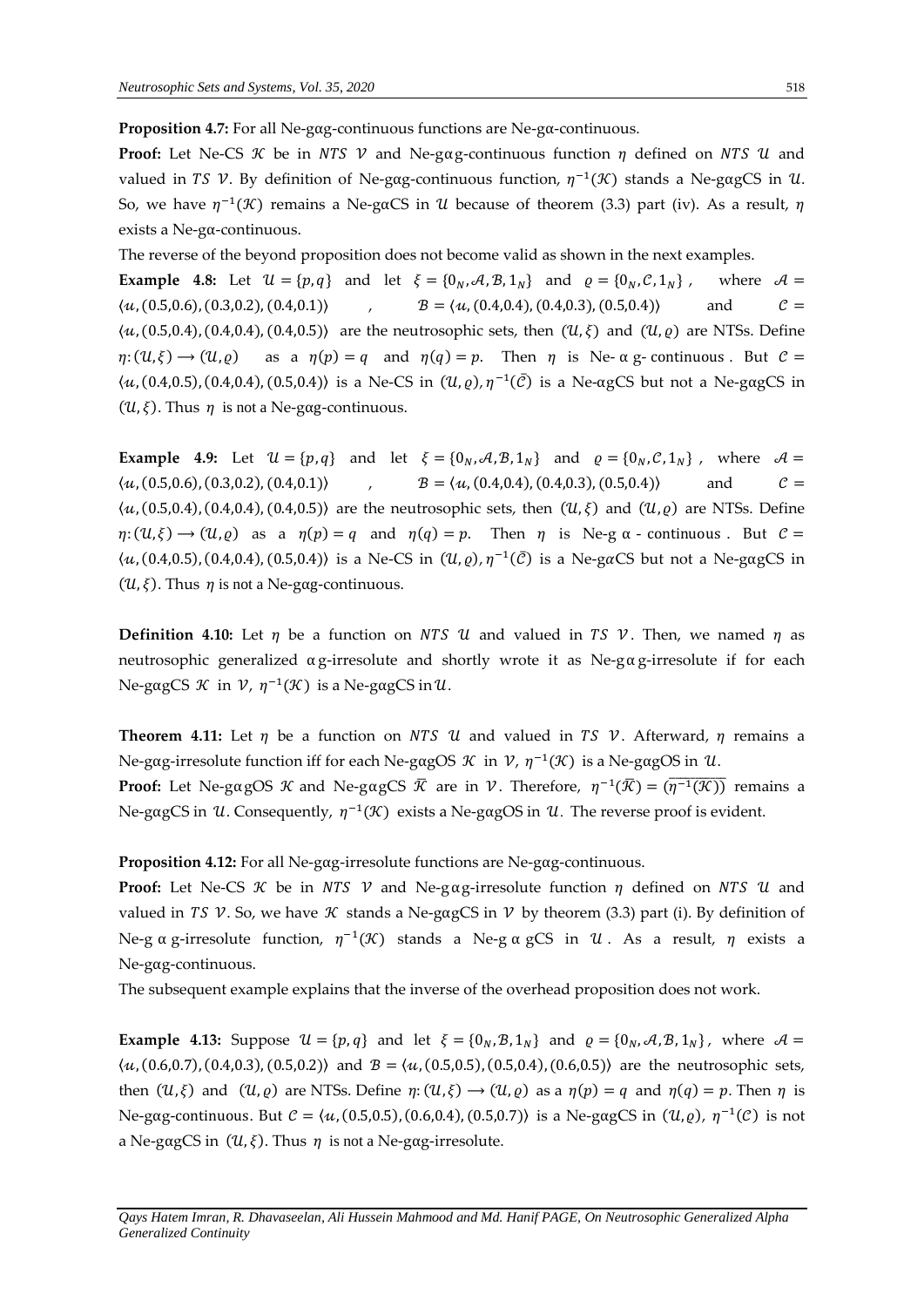${\bf Definition \ 4.14:}$  We called a *NTS*  ${\bf \mathcal{U}}$  *w*ith a neutrosophic  $T_{\frac{1}{2}}$ -space if for each Ne-gCS in  ${\bf \mathcal{U}}$  is a

Ne-CS and we denoted it by Ne-T<sub>1</sub>-space.

**Definition 4.15:** We called a *NTS U* with a neutrosophic T<sub>gαg</sub>-space if for each Ne-gαgCS in *U* is a Ne-CS and we denoted by Ne-T<sub>gαg</sub>-space.

**Proposition 4.16:** Every Ne-T<sub>1</sub>-space stands a Ne-T<sub>gαg</sub>-space.

**Proof:** Let  $C$  be a Ne-gαgCS in Ne-T<sub>1</sub>-space  $U$ . By theorem (3.3) part (ii), we obtain  $C$  is a Ne-gCS. By definition of Ne-T<sub>1</sub>-space, we reach to that  $C$  is a Ne-CS in  $U$ . Therefore,  $U$  endures a Ne-T<sub>gαg</sub>-space.

**Theorem 4.17:** Let  $\eta_1$  be a Ne-gag-continuous function on *NTS U* and valued in *NTS V* and let  $\eta_2$ be a Ne-g-continuous function on *NTS V* and valued in *TS W*. If *V* is a Ne-T<sub>1</sub>-space, then  $\eta_2 \circ \eta_1$ is a Ne-gαg-continuous function.

**Proof:** Assume Ne-CS  $K$  is in  $W$ . Meanwhile, we have a Ne-g-continuous function  $\eta_2$  defined on a Ne-T<sub>1</sub>-space  $V$ , then  $\eta_2^{-1}(\mathcal{K})$  stands a Ne-CS in  $V$ . Subsequently, we also see a Ne-gαg-continuous

function  $η_1$  defined on U, then  $η_1^{-1}(η_2^{-1}(\mathcal{K}))$  stands a Ne-gαgCS in U. Therefore,  $η_2 \circ η_1$  stands a Ne-gαg-continuous.

**Theorem 4.18:** Let  $\eta$  be a function on *NTS U* and valued in *TS V*, we have the following results:

(i) If *NTS* U stands a Ne-T<sub>1</sub>-space then the function  $\eta$  becomes a Ne-g-continuous iff it considers a

a Ne-gαg-continuous.

(ii) If *NTS* U stands a Ne-T<sub>gαg</sub>-space then the function  $\eta$  becomes a Ne-continuous iff it considers a Ne-gαg-continuous.

#### **Proof:**

(i) Let Ne-CS  $\mathcal K$  be in  $\mathcal V$  and  $\eta$  be a Ne-g-continuous function. By definition of Ne-g-continuous,  $\eta^{-1}(\mathcal{K})$  is a Ne-gCS in  $\mathcal{U}$ . Besides, the definition of Ne-T<sub>1</sub>-space states  $\eta^{-1}(\mathcal{K})$  is a Ne-CS. So,

 $\eta^{-1}(\mathcal{K})$  is a Ne-gagCS in U by theorem (3.3) part (i). Therefore,  $\eta$  is a Ne-gag-continuous.

On the contrary, let Ne-CS  $\mathcal K$  be in  $\mathcal V$  and let  $\eta$  be a Ne-gag-continuous. By definition of Ne-gag-continuous,  $\eta^{-1}(\mathcal{K})$  is a Ne-gagCS in U. Besides, we have  $\eta^{-1}(\mathcal{K})$  is a Ne-gCS in U by theorem (3.3) part (ii). Therefore,  $\eta$  is a Ne-g-continuous.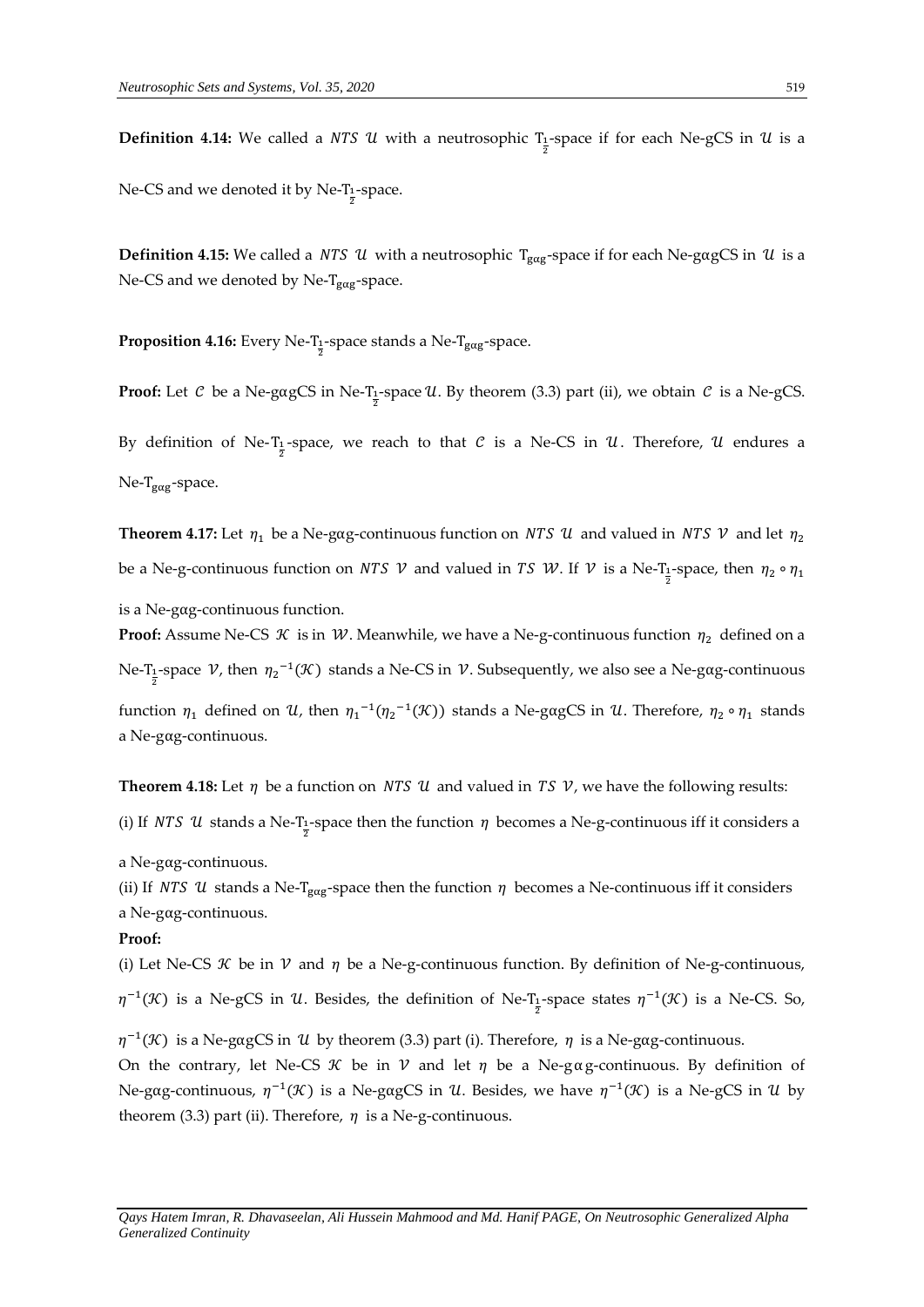(ii) Let Ne-CS *K* be in *V* and let  $\eta$  be a Ne-continuous. By definition of Ne-continuous,  $\eta^{-1}(\mathcal{K})$  is a Ne-CS in U. So, we have  $\eta^{-1}(\mathcal{K})$  is a Ne-gagCS in U by theorem (3.3) part (i). Therefore,  $\eta$  is a Ne-gαg-continuous.

On the contrary, let Ne-CS K be in V and let  $\eta$  be a Ne-gαg-continuous. Besides, we have  $\eta^{-1}(\mathcal{K})$ is a Ne-gαgCS in U. Furthermore, the definition of Ne-T<sub>gαg</sub>-space gives  $\eta^{-1}(\mathcal{K})$  is a Ne-CS in U. Therefore,  $\eta$  is a Ne-continuous.

**Remark 4.19:** The subsequent illustration indicates the relative among the various kinds of Ne-continuous functions:



#### **5. Conclusion**

The class of Ne-gαgCS described employing Ne-αgCS structures a neutrosophic topology and deceptions between the classes of Ne-CS and Ne-gCS. We as well illustration Ne-gαg-continuous functions by applying Ne-gαgCS. The Ne-gαgCS know how to be developed to establish another neutrosophic homeomorphism.

**Funding:** This work does not obtain any external grant.

**Acknowledgments:** The authors are highly grateful to the Referees for their constructive suggestions.

**Conflicts of Interest:** The authors declare no conflict of interest.

#### **References**

- 1. F. Smarandache, A unifying field in logics: neutrosophic logic, neutrosophy, neutrosophic set, neutrosophic probability. American Research Press, Rehoboth, NM, (1999).
- 2. F. Smarandache, Neutrosophy and neutrosophic logic, first international conference on neutrosophy, neutrosophic logic, set, probability, and statistics, University of New Mexico, Gallup, NM 87301, USA (2002).
- 3. Abdel-Basset, M., Mumtaz Ali and Asmaa Atef, Uncertainty assessments of linear time-cost tradeoffs using neutrosophic set. Computers & Industrial Engineering, 141 (2020), 106286.